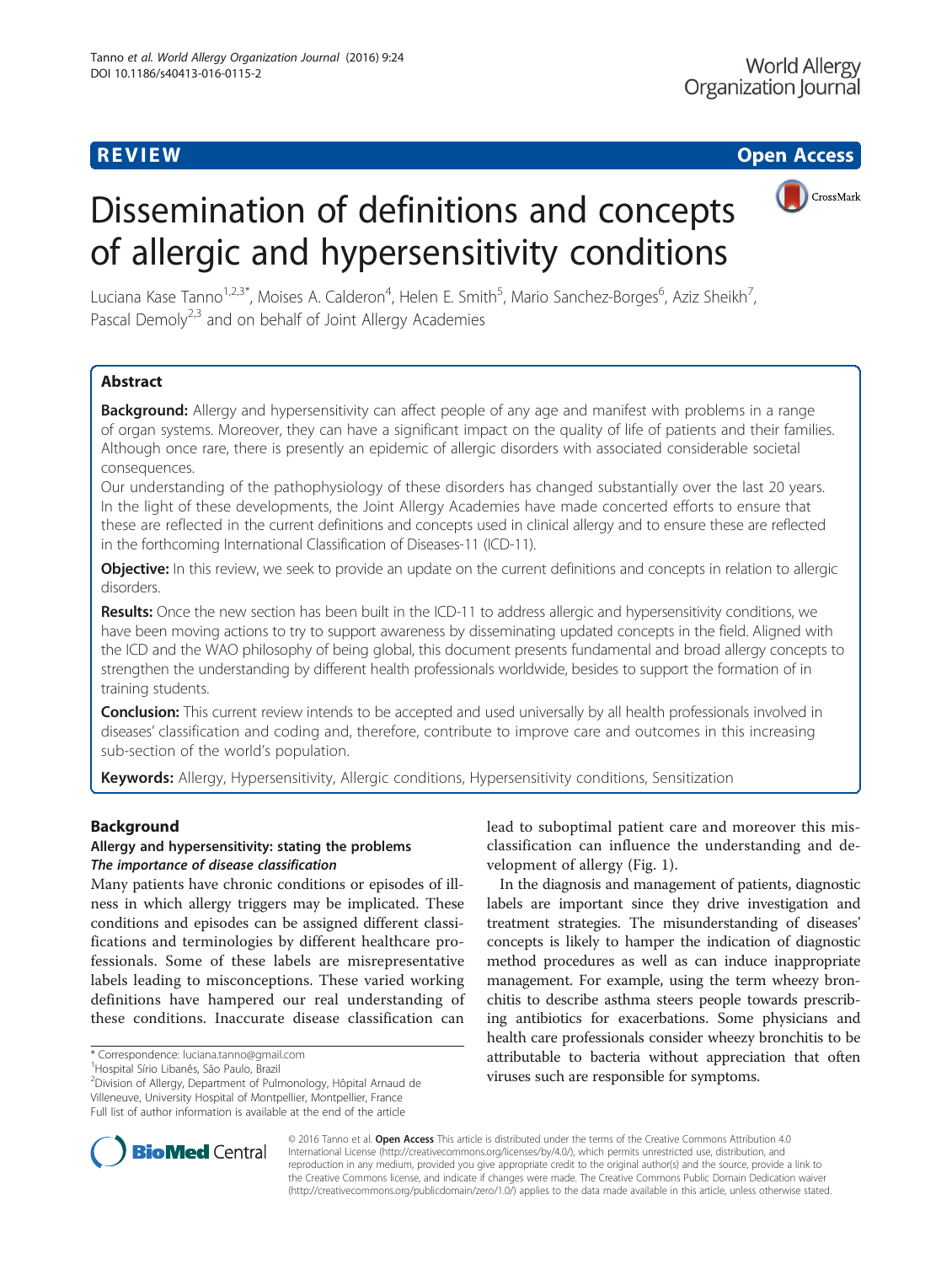<span id="page-1-0"></span>

In epidemiology, terminologies and concepts are currently translated into codes and these data provide morbidity and mortality statistics. These data build a global picture and are used as the basis of health policy. If the records are unable to provide reliable data, decreasing the visibility of some conditions in detriment to others, there is a possibility of negative outcomes in health decisionmaking and management actions, affecting the supply and demand of goods and services at both national and global levels. As an example, research showed an under-notification of anaphylaxis deaths due to difficult coding under the ICD-10 using the Brazilian national mortality database, given that there are no anaphylaxisspecific ICD-10, which are considered valid for coding underlying causes-of-death [\[1](#page-6-0)].

In an economic context, these data are also able to provide aggregated indicators to understand how the whole health economy functions and, therefore, influence directly the allocation of resources for both management and research. Indeed, the weak identity of the allergy specialty in the international health classification and coding systems contributes to the lack of ascertainment and recognition of their importance for healthcare planning and resource allocation, and prevents clinical research from being performed, especially in countries in which allergy is not an academic discipline. For example, the lack of realistic anaphylaxis mortality epidemiological data to support public and private decision-making to offer appropriate treatment, such as auto-injectable adrenaline, still missing in some countries [\[1](#page-6-0), [2](#page-6-0)].

In an educational context, although we now have a culture of evidence-based medicine, the dissemination of misconceptions of medical terms and definitions, even informally, can impact negatively in the formation of the new generations of health professionals. Furthermore, in today's world, medical information is widely available through both print and online media and the source of information that patients rely on are frequently written by non-medical professionals or are based on lack of evidence data, what can perpetuate the misconceptions [[3](#page-6-0)].

# Evidence for the need of reviewing the allergy and hypersensitivity definitions and the associated semantic framework

Allergy and hypersensitivity, previously perceived as simple and rare disorders, are now common and increasingly a major global public health problem. Numerous reports over the last 20 years have been indicating that the world is dealing with an allergy epidemic [[4, 5\]](#page-6-0). They are complex conditions able to be expressed in many different organs and in any age, having a significant impact on the quality of life of patients and their families [[6](#page-6-0)–[9\]](#page-7-0). All health care professionals, in whatever role may thus encounter patients with allergic conditions.

Concepts in medicine and the new knowledge generated in the last years [\[4](#page-6-0)–[50\]](#page-8-0) have substantially changed our view of the immune system and its interaction with the environment and external agents (Fig. 2). Such developments in pathophysiology, pharmacology and clinical practice necessitate reviewing current definitions and terminologies.

The World Health Organization (WHO) decided for starting the 11th revision process with the aim of adapting the ICD frame to the new knowledge generated since the last revision. However, allergic and hypersensitivity conditions have not been adequately tracked in the ICD framework as previously demonstrated [[1,](#page-6-0) [10](#page-7-0)]. Since 2013, an international collaboration of Allergy Academies, composed first by the American Academy of Allergy Asthma and Immunology (AAAAI), the European Academy of Allergy and Clinical Immunology (EAACI), the World Allergy Organization (WAO), and then by the American College of Allergy Asthma and Immunology (ACAAI), the Asia Pacific Association of Allergy, Asthma and Clinical

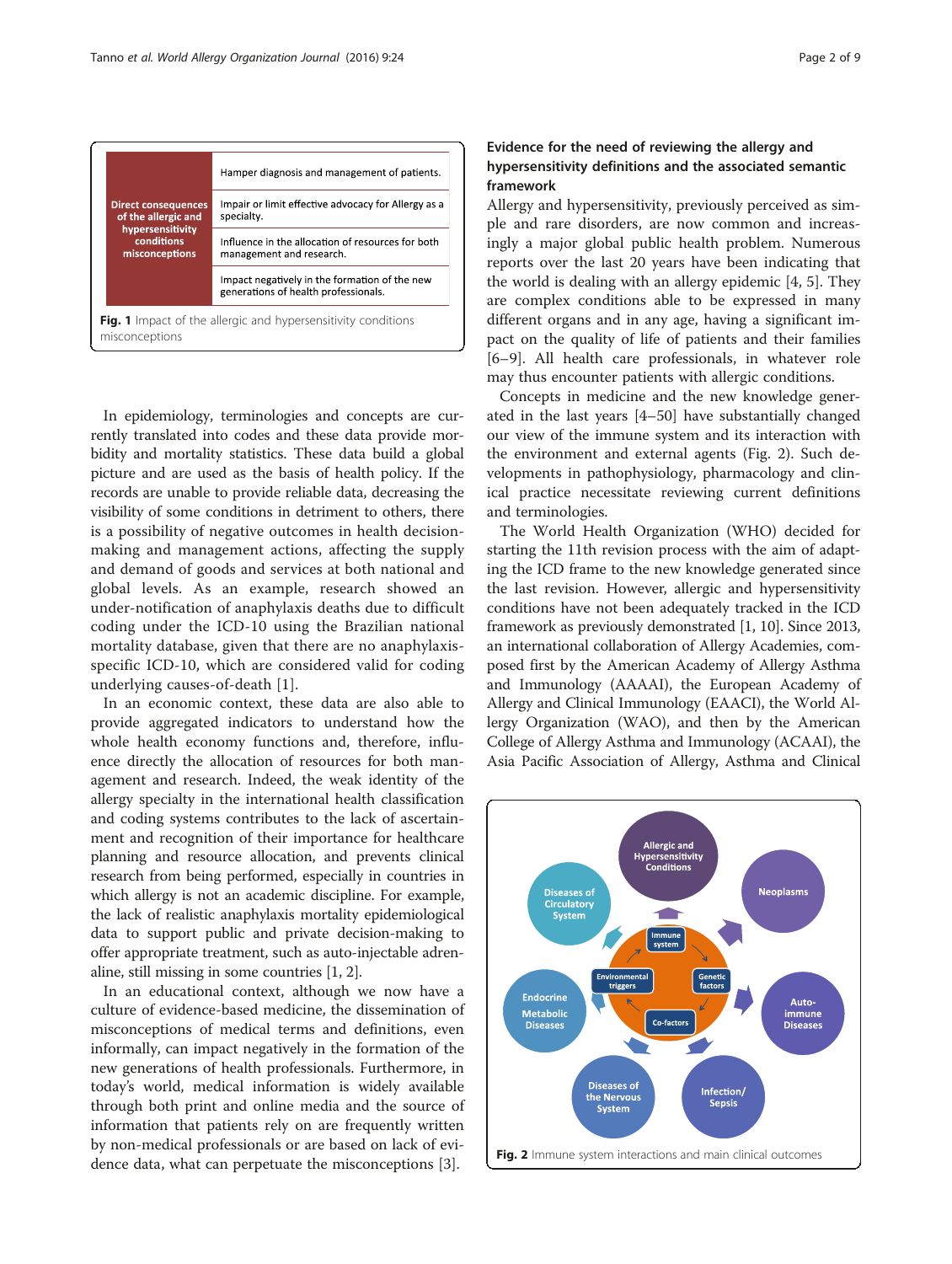<span id="page-2-0"></span>

Immunology (APAAACI) and the Latin American Society of Allergy, Asthma and Immunology (SLAAI), has worked to improve and update the classification of allergies in the forthcoming ICD-11 version, by providing scientific evidence for the need for changes [\[1](#page-6-0), [10](#page-7-0)–[17](#page-7-0)]. A major achievement of this process is the construction of an "Allergic and hypersensitivity conditions" parented subchapter (under the "Disorders of the immune system" chapter) guided by the World Health Organization (WHO) ICD representatives [\[18\]](#page-7-0). However, during the detailed technical/scientific labor-intensive building process in which we had to reach a consensus with all the "sister-specialties" with whom we have overlapping conditions, it became clear that definitions and concepts currently used in routine allergy clinical practice are not broadly known outside our community.

For all the reasons mentioned above, we have compiled this review which addresses the concepts and semantic frameworks of key allergic and hypersensitivity conditions with the idea that this should be accessible to all health care professionals in clinical practice, education and research. It is hoped that this revision will be globally accepted as a tool of improving the communication between health professionals and also support the tremendous efforts of the Joint Allergy Academies to update and standardize the allergy and hypersensitivity definitions throughout the new ICD-11.

# The strategy for a better classification of allergic and hypersensitivity diseases in the ICD-11

The 2004 European Academy of Allergy and Clinical Immunology (EAACI) - World Allergy Organization (WAO) revised nomenclature [[19](#page-7-0)] was the basis of the proposed document, updated by new knowledge generated since its publication [[19](#page-7-0)–[50\]](#page-8-0). We also took the advances in the ICD-11 revision process to support this review manuscript since all the "allergic and hypersensitivity conditions" chapter was originally constructed by crowdsourcing the allergy community leadership [\[15\]](#page-7-0). Briefly, after a large survey of the allergy community [\[14](#page-7-0)], the identification of the gaps and trade-offs in both ICD-10 and ICD-11 beta phase codes [[12](#page-7-0)] a classification model for allergic and hypersensitivity conditions has been constructed following the ICD/WHO rules and validated by crowdsourcing allergist leaderships' community [\[17,](#page-7-0) [51](#page-8-0)]. The classification proposal has been presented and endorsed by the WHO

**Table 1** Current definitions for the terms "allergy", "sensitization", "atopy" and "atopic diseases"

| Conditions | Allergy                                                                                                                                                                                                                                                               | Sensitization                                                                                                                                                                                                                                                                                                                          | Atopy                                                                                                                                                                                                       | Atopic diseases                                                                                                                                                                                                                              |
|------------|-----------------------------------------------------------------------------------------------------------------------------------------------------------------------------------------------------------------------------------------------------------------------|----------------------------------------------------------------------------------------------------------------------------------------------------------------------------------------------------------------------------------------------------------------------------------------------------------------------------------------|-------------------------------------------------------------------------------------------------------------------------------------------------------------------------------------------------------------|----------------------------------------------------------------------------------------------------------------------------------------------------------------------------------------------------------------------------------------------|
| Concepts   | Allergy is a hypersensitivity<br>reaction initiated by proven<br>or strongly suspected<br>immunologic mechanisms.<br>It can be IgE-mediated or<br>non-IgE mediated. The triggers<br>are substances that the subject<br>has been previously exposed<br>and sensitized. | Sensitization is considered when<br>an underlining immune mechanism<br>is proven by an in vivo or in vitro<br>procedure methods, such as<br>presence of specific IgE or T<br>lymphocyte to an allergen. The<br>sensitization has to be associated to<br>a specific compatible clinical history<br>to lead to the diagnosis of allergy. | Personal and/or familial<br>tendency, usually in childhood<br>or adolescence, to become<br>sensitized and produce IqE<br>antibodies in response to<br>ordinary exposures to<br>allergens, usually proteins. | Development of typical symptoms<br>of asthma, rhinoconjunctivitis, or<br>eczema in atopic patients. These<br>clinical presentations can happen<br>isolated or in combination and, in<br>general, have a different course<br>throughout life. |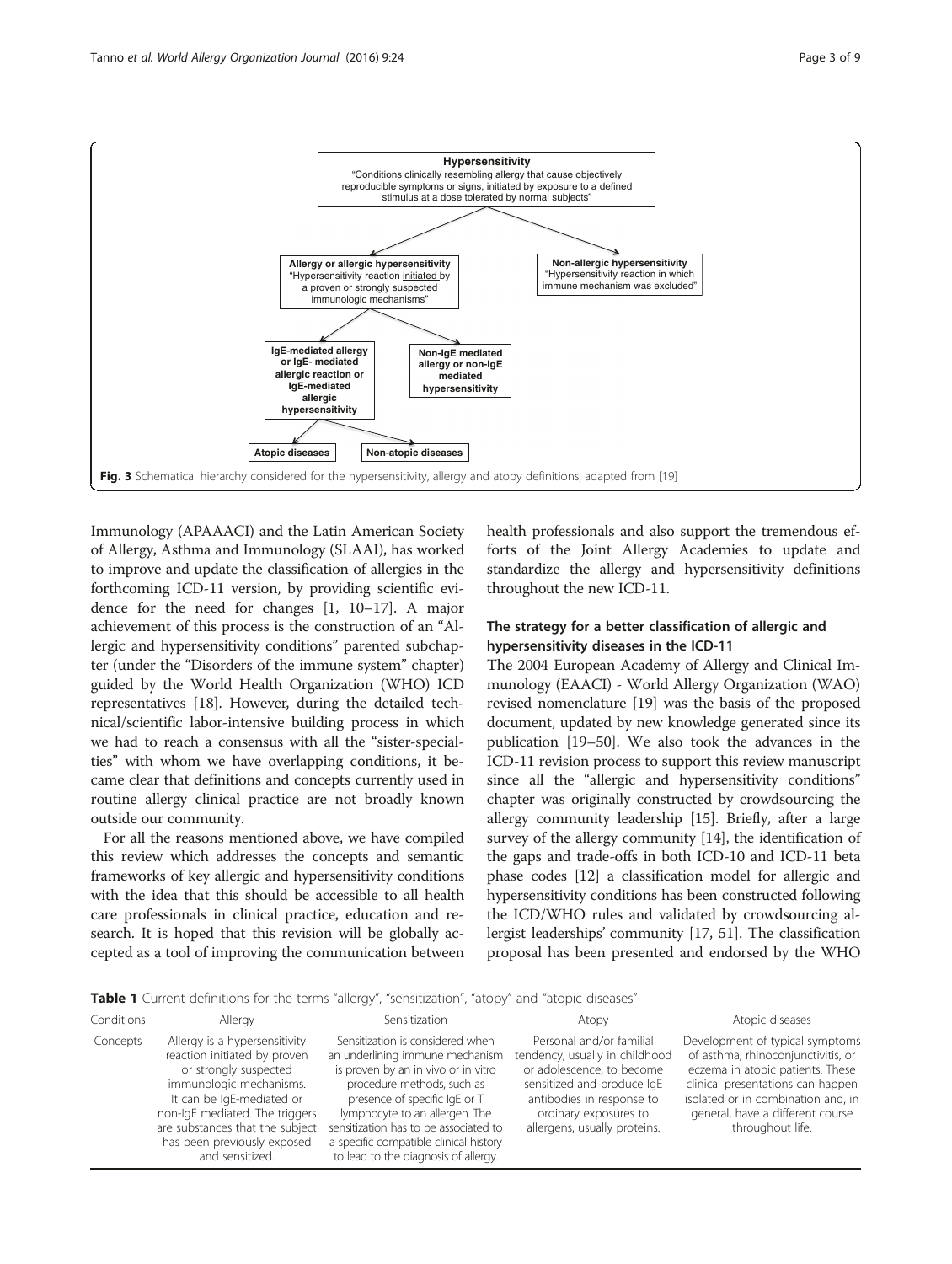| כטווטונוטווט כווטטנכו                                                  |                                                                                                                                                                                                                                                                                                                                                                                                                                                                                                                                                                                                                                                                                                                                                             |                                                                                                                                                                  |
|------------------------------------------------------------------------|-------------------------------------------------------------------------------------------------------------------------------------------------------------------------------------------------------------------------------------------------------------------------------------------------------------------------------------------------------------------------------------------------------------------------------------------------------------------------------------------------------------------------------------------------------------------------------------------------------------------------------------------------------------------------------------------------------------------------------------------------------------|------------------------------------------------------------------------------------------------------------------------------------------------------------------|
| Main groups of allergic<br>and hypersensitivity<br>conditions [15, 19] | Definitions for allergic and hypersensitivity conditions<br>implemented the ICD-11 beta draft platform                                                                                                                                                                                                                                                                                                                                                                                                                                                                                                                                                                                                                                                      | Corresponding subchapter into the new "Allergic and<br>hypersensitivity conditions" ICD-11 chapter (ICD-11<br>beta draft Foundation September 2015 version) [18] |
| Rhinitis                                                               | Rhinitis is an inflammation of the nasal mucosa clinically<br>characterized by major symptoms: sneezing, nasal pruritus,<br>running nose, and stuffy nose.                                                                                                                                                                                                                                                                                                                                                                                                                                                                                                                                                                                                  | Allergic and hypersensitivity disorders involving the<br>respiratory tract                                                                                       |
| Allergic rhinitis                                                      | Allergic rhinitis is an inflammation of nasal airway triggered by<br>allergens to which the affected individual has previously been<br>sensitized. Pathogenesis of allergic rhinitis is type I IgE-mediated<br>allergy on the nasal mucosa. Antigens inhaled into sensitized<br>nasal mucosa bind to lgE antibodies on mast cells, which release<br>chemical mediators such as histamine and leukotrienes. The<br>main triggers are inhaled allergens, such as house dust mites<br>and pollens.                                                                                                                                                                                                                                                             |                                                                                                                                                                  |
| Non-allergic rhinitis                                                  | Non-allergic rhinitis is an inflammation of nasal mucosa in which<br>allergic mechanisms are not involved. It covers many different<br>phenotypes and the major symptoms (sneezing, running nose,<br>and stuffy nose) with variable intensity according to the triggers/<br>causes.                                                                                                                                                                                                                                                                                                                                                                                                                                                                         |                                                                                                                                                                  |
| Asthma                                                                 | Asthma is a clinical syndrome characterized by recurrent attacks<br>of breathlessness and wheezing or cough, which vary in severity<br>and frequency from person to person. In an individual, they may<br>occur from hour to hour and day to day. Allergic and non-<br>allergic asthma are a heterogeneous group of disorders due to<br>inflammation of the air passages in the lungs and affects the<br>sensitivity of the nerve endings in the airways so they become<br>easily irritated.                                                                                                                                                                                                                                                                |                                                                                                                                                                  |
| Allergic asthma                                                        | Allergic asthma is the most easily recognized asthma phenotype,<br>which often commences in childhood and is associated with a<br>past and/or family history of allergic disease such as eczema,<br>allergic rhinitis, or food or drug allergy. Examination of the<br>induced sputum of these patients before treatment often reveals<br>eosinophilic airway inflammation. The main triggers are inhaled<br>allergens, such as house dust mites and pollens. Patients with<br>this asthma phenotype usually respond well to inhaled<br>corticosteroid (ICS) treatment depending on the severity.                                                                                                                                                            |                                                                                                                                                                  |
| Non-allergic asthma                                                    | Non-allergic asthma occurs in some patients who have asthma<br>that is not associated with allergy. The cellular profile of the<br>sputum of these patients may be neutrophilic, eosinophilic or<br>contain only a few inflammatory cells (paucigranulocytic).<br>Patients with non-allergic asthma often respond less well to ICS.<br>It can cover different phenotypes, such as Aspirin induced<br>asthma, virus induced asthma, exercise induced bronchospasm.                                                                                                                                                                                                                                                                                           |                                                                                                                                                                  |
| Conjunctivitis                                                         | Conjunctivitis is the inflammation of the conjunctiva. It can<br>have many different causes and can cover both allergic and<br>non-allergic conjunctivitis. Allergic conjunctivitis is an IgE-<br>mediated response due to the exposure of seasonal or perennial<br>allergens in sensitized patients. The allergen-induced inflammatory<br>response of the conjunctiva results in the release of histamine and<br>other mediators. Symptoms consist of redness (mainly due to<br>vasodilation of the peripheral small blood vessels), edema (swelling)<br>of the conjunctiva, itching, and increased lacrimation<br>(production of tears). Besides IgE-mediated conjunctivitis,<br>contact allergic conjunctivitis involving TH1 mechanisms also<br>occurs. | Allergic or hypersensitivity disorders involving the eye                                                                                                         |
| Dermatitis                                                             | Local inflammation of the skin, that can cover both immune-<br>mediated and non-immune mediated conditions.                                                                                                                                                                                                                                                                                                                                                                                                                                                                                                                                                                                                                                                 | Allergic or hypersensitivity disorders involving skin and<br>mucous membranes                                                                                    |
| Contact dermatitis                                                     | Allergic contact dermatitis is an eczematous response provoked<br>by a type IV delayed immune reaction in the skin to a substance<br>or substances to which the individual has previously been<br>sensitized.                                                                                                                                                                                                                                                                                                                                                                                                                                                                                                                                               |                                                                                                                                                                  |

<span id="page-3-0"></span>Table 2 Current definitions of conditions covered by the allergy specialty and updated to the new ICD-11 "Allergic and hypersensitivity conditions" chapter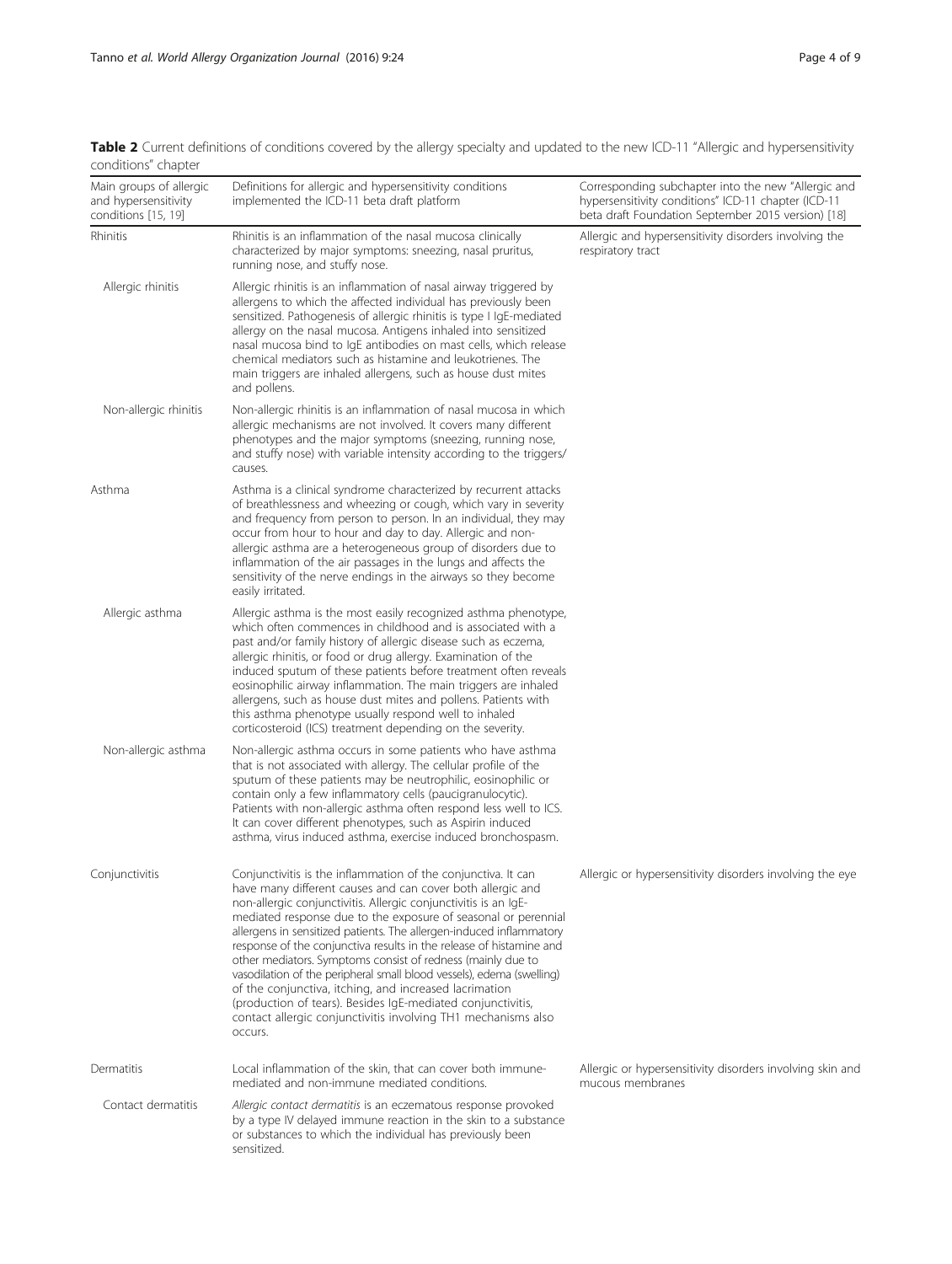Table 2 Current definitions of conditions covered by the allergy specialty and updated to the new ICD-11 "Allergic and hypersensitivity conditions" chapter (Continued)

|                                                                 | Non-allergic contact dermatitis is usually due to external irritants;<br>it is an eczematous reaction provoked by acute or prolonged<br>and repeated contact with a substance or substances which are<br>injurious to the skin. Common irritants include defatting agents<br>(solvents, soaps and detergents), acids (both inorganic and<br>organic) and alkalis (e.g., sodium hydroxide and wet cement).                                                                                                                       |                                                 |
|-----------------------------------------------------------------|---------------------------------------------------------------------------------------------------------------------------------------------------------------------------------------------------------------------------------------------------------------------------------------------------------------------------------------------------------------------------------------------------------------------------------------------------------------------------------------------------------------------------------|-------------------------------------------------|
| Atopic eczema                                                   | A chronic inflammatory genetically determined eczematous<br>dermatosis associated with an atopic diathesis (elevated<br>circulating IgE levels, Type I allergy, asthma and allergic rhinitis).<br>It is manifested by intense pruritus, exudation, crusting,<br>excoriation and lichenification. Often presenting in infancy<br>affecting the face, forearms and lower limbs, it tends to move to<br>the limb flexures after infancy. Although commonly limited in<br>extent and duration, it may be generalized and life-long. |                                                 |
| Urticaria (or Spontaneous<br>urticaria)                         | Urticaria is a disease characterized by the development of<br>wheals (hives), angioedema, or both. It is classified as acute<br>when it lasts less than six weeks, and chronic when lasts six<br>weeks or more. When the reaction is mediated by<br>immunological mechanisms, the term should be allergic urticaria.                                                                                                                                                                                                            |                                                 |
| Anaphylaxis                                                     | Anaphylaxis is a severe, life-threatening systemic hypersensitivity<br>reaction which is rapid in onset with potentially life-threatening<br>airway, breathing, or circulatory problems and is usually, although<br>not always, associated with skin and mucosal changes. It can be<br>allergic or non-allergic.                                                                                                                                                                                                                | Anaphylaxis                                     |
| Food hypersensitivity                                           | Food hypersensitivity reactions are adverse effects of food or<br>food additives that clinically resemble allergy. Food allergy is<br>an adverse reaction to food mediated by an immunologic<br>mechanism, involving specific IgE (IgE-mediated), cell-mediated<br>mechanisms (non-IgE-mediated) or both IgE- and cell-mediated<br>mechanisms (mixed IgE- and non-IgE-mediated).                                                                                                                                                | Complex allergic or hypersensitivity conditions |
| Drug hypersensitivity                                           | Drug hypersensitivity reactions are the adverse effects of<br>pharmaceutical formulations (including active drugs and<br>excipients) that clinically resemble allergy. It belongs to type B<br>adverse drug reactions, which are defined by the World Health<br>Organization as the dose-independent, unpredictable, noxious,<br>and unintended response to a drug taken at a dose normally<br>used in humans. It covers many different clinical phenotypes<br>with variable onset and severity.                                |                                                 |
| Hymenoptera and other<br>insects hypersensitivity<br>or allergy | Hymenoptera and other insects' hypersensitivity cover local<br>cutaneous reactions (large local reactions) and anaphylaxis due<br>to contact to the venom (sting, bite) or saliva (bite) of insects<br>(e.g., bee, wasp, tick). These reactions can be immune mediated<br>(e.g., IgE-mediated or non-IgE-mediated venom allergy) or<br>non-immune mediated.                                                                                                                                                                     |                                                 |

revising steering group. The simplified constructed framework was the basis for the construction of the "Allergic and hypersensitivity conditions" parented subchapter into the ICD-11 beta draft [\[18](#page-7-0)].

Once the new section has been built, we have been moving actions to try to support awareness by disseminating updated concepts in the field. Aligned with the ICD philosophy of being of global use, this document intends to be basic, fundamental and broad to make the allergy concepts fully understood by different health professionals worldwide, besides supports the formation of in training students.

Although some countries use national modifications of ICD-10, such as United States of America (ICD-10- CM), Australia (ICD-10-AM) and Canada (ICD-CA), they may be advised by the WHO to move to the ICD-11 once it is available and proven stable. There is a substantial improvement of allergic and hypersensitivity conditions codes into the ICD-10 CM when compared with the ICD-10, even the most recent version of it [[51\]](#page-8-0). However, we observe that the ICD-10 CM, as well as most of the other national adaptations, keeps the same framework, inheriting many trade-offs. The simple search of the term "Allergy" into both ICD-10 (2016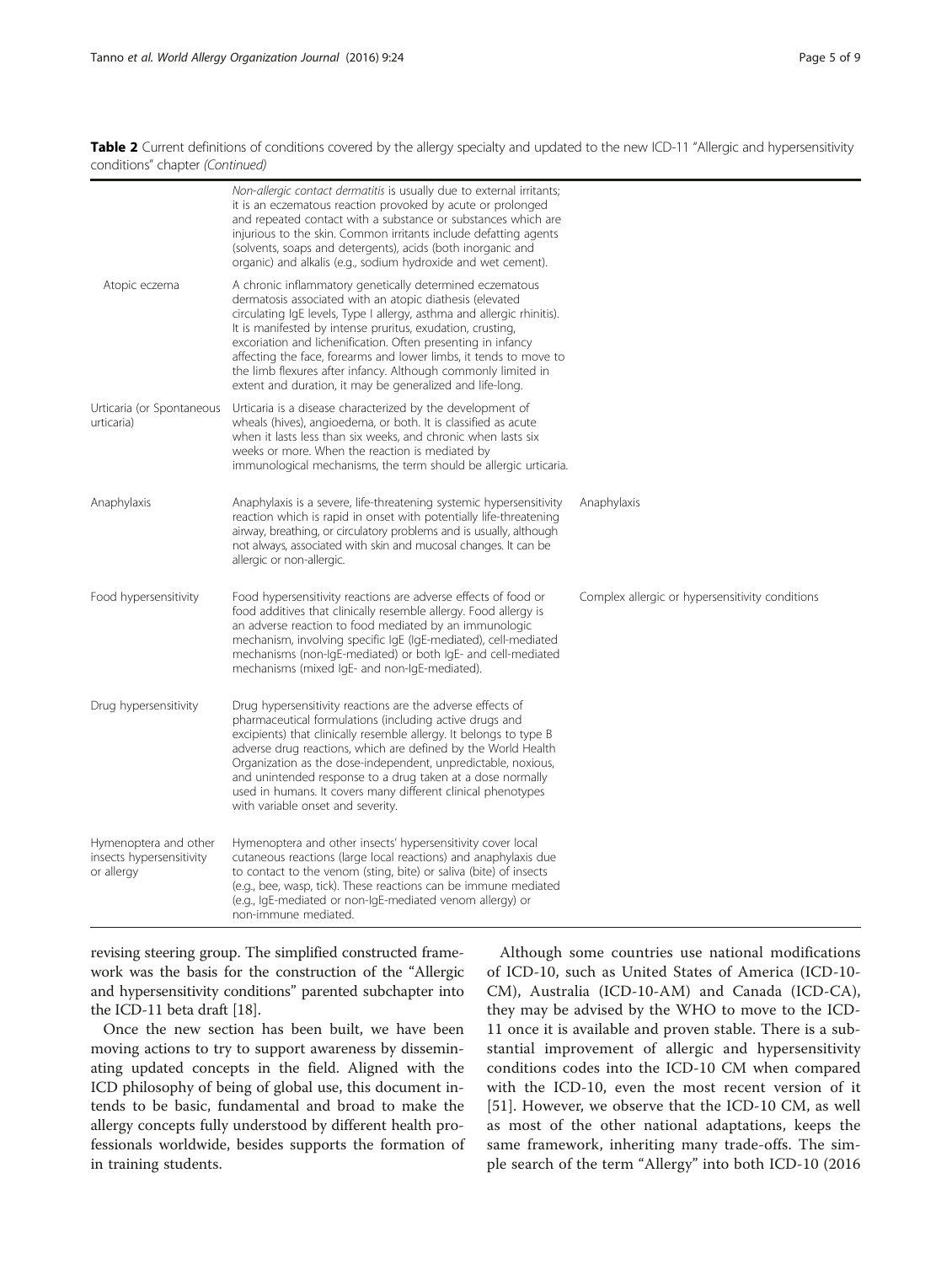version) [[51](#page-8-0)] and ICD-10 CM [[52\]](#page-8-0) platforms addresses to the T78 section, entitled "Adverse effects, not elsewhere classified".

# The allergy and hypersensitivity definitions and semantic framework

# The allergy and hypersensitivity definitions

Outside the allergy community, the terms "hypersensitivity" and "allergy" have often been considered to be synonymous. However, currently in the field of allergy they receive different hierarchical positions since (Fig. [3](#page-2-0)) "hypersensitivity" is defined as "conditions clinically resembling allergy that cause objectively reproducible symptoms or signs, initiated by exposure to a defined stimulus at a dose tolerated by normal subjects" and "allergy" as "a hypersensitivity reaction initiated by proven or strongly suspected immuno-logic mechanisms" [\[19\]](#page-7-0). Therefore, the heading "hypersensitivity" includes allergic hypersensitivity conditions, such as milk-induced anaphylaxis (IgE-mediated) or antiepilepticinduced Stevens-Johnson syndrome (non-IgE mediated), as well as non-allergic hypersensitivity conditions, such as angiotensin-converting enzyme inhibitor induced angioedema or cold-induced urticaria (non-immune mediated hypersensitivity). An allergic reaction occurs when triggered by allergens to which the affected individual is sensitized (i.e., has immune antigen receptors directed against them). Although the term "intolerance" has been wrongly used to describe allergic clinical presentations by other specialties and laypersons, it has been mentioned as a non-allergic (non-immunological) hypersensitivity condition [\[50](#page-8-0)], out of the area of allergy practice. Therefore, this term has been added as exclusion of allergy in the new ICD-11 framework.

Table [1](#page-2-0) shows some misunderstandings related to the concepts of "allergy", "sensitization", "atopy" and "atopic diseases". The concept of "allergy" is an umbrella that covers both IgE- and non-IgE mediated conditions with different degrees of severity and is not synonymous with "atopy" or in cases of increased isolated total or specific IgE serum level. The diagnosis of allergy is based on a compatible clinical history and in vivo and/or in vitro tests to prove underlying (allergy) mechanism and etiology (cause). Therefore the tests cannot be used in isolation, for example to screen the general population for allergic conditions, because many people are sensitized, but have no allergic condition. The term atopy is used when individuals have an IgE sensitization as documented by IgE antibodies in serum or by a positive skin prick test.

Since the concept of "hypersensitivity" covers many different conditions such as asthma, rhinitis, anaphylaxis, drug, food, and insect hypersensitivity, eczema, urticaria and angioedema, we have focused on the current definitions of conditions covered by the allergy specialty (Table [2](#page-3-0)) and to update them to the new ICD-11 "Allergic and hypersensitivity conditions" chapter. As shown in Table [2](#page-3-0), the semantic framework on using the nomenclature "allergic" and "non-allergic" has been extended to most of the conditions. We would like to highlight the terminology used for "anaphylaxis" now used throughout the world to cover both allergic and non-allergic anaphylaxis. The term "anaphylactoid", that was used to connote non-allergic anaphylaxis, has fallen into disuse. Another example is the term "intrinsic" or "extrinsic" used for asthma. These terms are still listed in the ICD-10 (and adaptations) and used to be in use to evoke underlying mechanism. However, following the new concepts, the terms have been tuned to "allergic asthma" and "non-allergic asthma" and now implemented into the new ICD-11.

The development of medicine and new technological knowledge has dramatically changed the landscape in which we practice medicine. Within the specialty of clinical allergy, many diagnostic procedures have emerged to support the correct diagnosis of allergic and hypersensitivity conditions [\[48\]](#page-8-0) (Table 3). However, apart from minor modifications, the in vivo tests, such as skin prick and patch tests, still resemble the original methods described. In this regard, we would like to further underline that skin tests and in vitro procedures (Table 3) are not usually indicated as a screening of the general population (without symptoms and a working or suspected diagnosis). The tests are used to support diagnosis in patients with a suspicious history and have to be carefully interpreted. The management of allergy and hypersensitivity has also been affected with the implementation of novel therapeutic agents, drug classes and new devices to optimize the best treatment of these patients. For this reason, the concepts used for desensitization/tolerance induction and immunotherapy have been recently reviewed. From the allergy specialty perspective, all allergen immunotherapies (AIT) are desensitization procedures. However, the desensitization/ tolerance induction procedures can be used with allergens (procedure named AIT) or other products not

| <b>Table 3</b> Main current diagnostic procedures for allergy/ |  |
|----------------------------------------------------------------|--|
| hypersensitivity (adapted from [48])                           |  |

| IgE-mediated hypersensitivity<br>diagnostic<br>procedures                                                                                                                                                     | T-Lymphocyte-mediated<br>hypersensitivity diagnostic<br>procedures                                                    |  |
|---------------------------------------------------------------------------------------------------------------------------------------------------------------------------------------------------------------|-----------------------------------------------------------------------------------------------------------------------|--|
| In vitro<br>- Serum allergen specific-IgE<br>- Serum (or plasma) tryptase<br>- Basophil activation test (BAT)<br>- Cellular Antigen Stimulation Test<br>(CAST)- Enzyme linked Immuno<br>Sorbent Assay (ELISA) | In vitro<br>- Lymphocyte transformation<br>blood test<br>- Enzyme-Linked ImmunoSpot<br>(ELISPOT)<br>- CD69 expression |  |
| In vivo<br>– Skin tests<br>• Skin prick tests<br>· Intradermal skin tests<br>- Provocation test                                                                                                               | In vivo<br>- Skin tests<br>• Skin patch tests/Photopatch<br>tests<br>• Intradermal skin tests<br>- Provocation test   |  |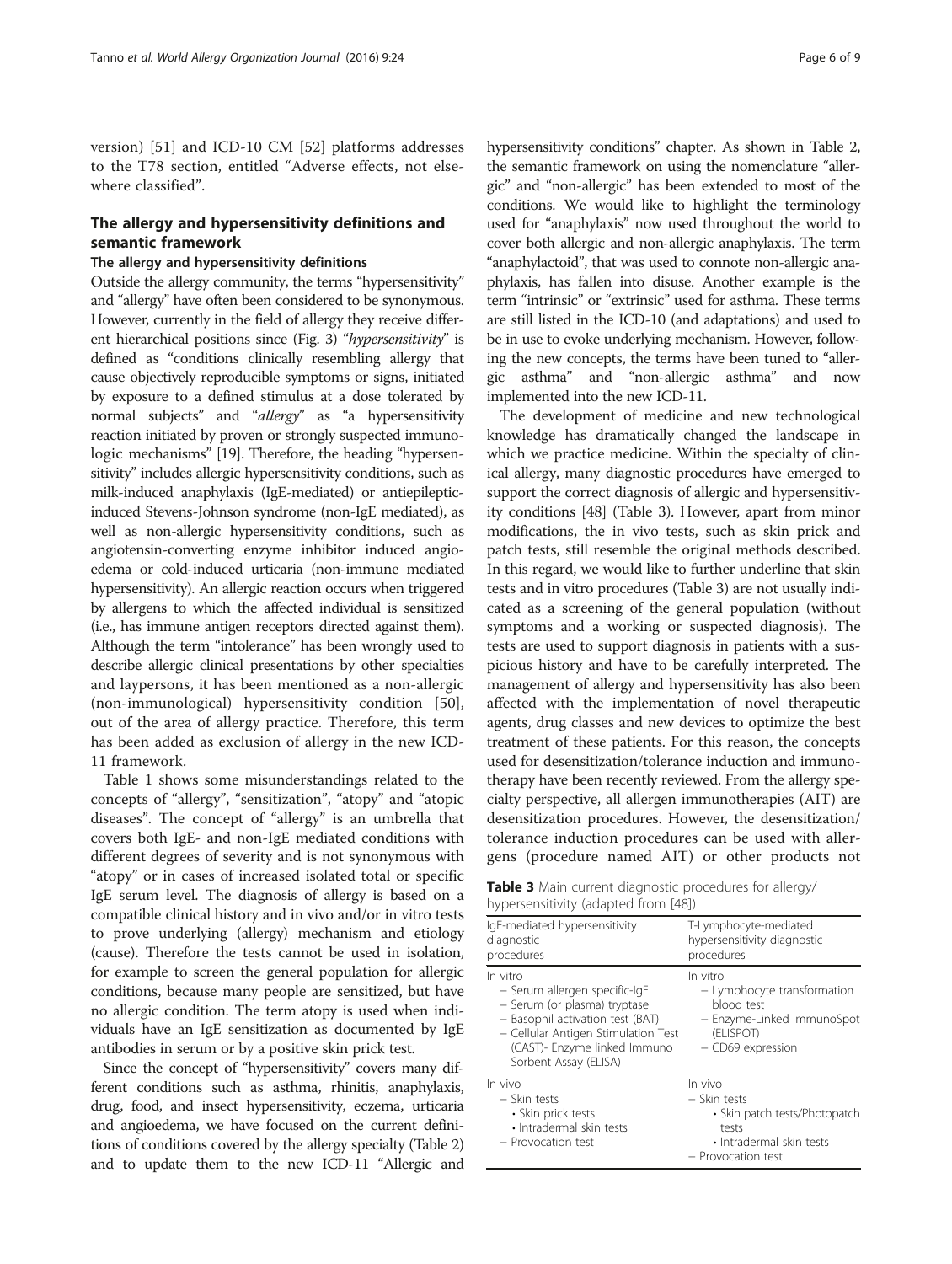<span id="page-6-0"></span>

made of allergens (e.g., AIT for allergic rhinitis), procedure named allergy immunotherapy (e.g., the anti-IgE monoclonal antibody omalizumab for asthma). It can address both allergic hypersensitivity conditions, such as IgE-mediated food-induced anaphylaxis (e.g., milkinduced anaphylaxis), as well as non-immune-mediated hypersensitivity conditions (e.g., NSAIDs-exacerbated respiratory disease) [\[49](#page-8-0)].

## Conclusion

# The allergic and hypersensitivity in process

The allergic and hypersensitivity concepts have been evolving substantially and efforts have been addressed to allow harmonization of work definitions and terminology. The classification systems are used to categorize ideas and concepts to support the real-life management decisionmaking and are, in general, translated automatically into codes. In clinical practice, clinicians select diagnostic labels based on classification knowledge. This current review intends to be accepted and used universally by all health professionals involved in diseases' classification and coding and, therefore, contribute to improve care and outcomes in this increasing sub-section of the world's population (Fig. 4).

#### Abbreviations

AAAAI, American Academy of Allergy Asthma and Immunology; ACAAI, American College of Allergy, Asthma and Immunology; AIT, allergen immunotherapies; APAAACI, Asia Pacific Association of Allergy, Asthma and Clinical Immunology; BAT, basophil activation test; CAST, Cellular Antigen Stimulation Test; EAACI, European Academy of Allergy and Clinical Immunology; ELISPOT, Enzyme-Linked ImmunoSpot; ICD, International Classification of Diseases; IgE, immunoglobulin E; SLAAI, Latin American Society of Allergy, Asthma and Immunology; WAO, World Allergy Organization; WHO, World Health Organization

#### Acknowledgement

We are extremely grateful to all the representatives of the ICD-11 revision with whom we have been carrying on fruitful discussions, helping us to tune the here presented classification: Robert Jakob, Linda Best, Robert J G Chalmers, Jeffrey Linzer, Linda Edwards, Ségolène Ayme, Bertrand Bellet, Rodney Franklin,

Matthew Helbert, August Colenbrander, Satoshi Kashii, Paulo E. C. Dantas, Christine Graham, Ashley Behrens, Julie Rust, Megan Cumerlato, Tsutomu Suzuki, Mitsuko Kondo, Hajime Takizawa, Nobuoki Kohno, Soichiro Miura, Nan Tajima and Toshio Ogawa.

Joint Allergy Academies: American Academy of Allergy Asthma and Immunology (AAAAI), European Academy of Allergy and Clinical Immunology (EAACI), World Allergy Organization (WAO), American College of Allergy Asthma and Immunology (ACAAI), Asia Pacific Association of Allergy, Asthma and Clinical Immunology (APAAACI), Latin American Society of Allergy, Asthma and Immunology (SLAAI), Asia Pacific Association of Pediatric Allergy, Respirology & Immunology (APAPARI)

### Role of funding source

Luciana Kase Tanno received a grant from the Brazilian National Council for Scientific and Technological Development (CNPq).

#### Availability of data and materials

No data will be shared since there is no additional material to be shared besides the manuscript.

#### Authors' contributions

LKT and PD contributed to the construction of the document (designed the study, analyzed and interpreted the data, and wrote the manuscript). MAC, HES, MS-B and AS contributed in tuning the document and with the revision of the manuscript. All authors read and approved the final manuscript.

#### Competing interest

The authors declare that they have no competing interests.

#### Consent for publication

Not applicable. The current manuscript does not contain any persons' data. All the co-authors participated in the construction of the current document are acknowledged the submission to the WAO Journal.

#### Ethics approval and consent to participate

No ethical approval and consent to participate has been required since it is a review document, not involving intervention, human or animals models.

#### Author details

<sup>1</sup> Hospital Sírio Libanês, São Paulo, Brazil. <sup>2</sup> Division of Allergy, Department of Pulmonology, Hôpital Arnaud de Villeneuve, University Hospital of Montpellier, Montpellier, France. <sup>3</sup>Sorbonne Universités, UPMC Paris 06, UMR-S 1136, IPLESP, Equipe EPAR, 75013 Paris, France. <sup>4</sup>Section of Allergy and Clinical Immunology, Imperial College London, National Heart and Lung Institute, Royal Brompton Hospital, London, UK. <sup>5</sup> Division of Primary Care and Public Health, Brighton and Sussex Medical School, Brighton, UK. <sup>6</sup>Allergy and Clinical Immunology Department, Centro Medico Docente La Trinidad, Caracas, Venezuela. <sup>7</sup> Asthma UK Centre for Applied Research, Usher Institute of Population Health Sciences and Informatics, The University of Edinburgh, Edinburgh, UK.

### Received: 29 January 2016 Accepted: 3 July 2016 Published online: 09 August 2016

#### References

- 1. Tanno LK, Ganem F, Demoly P, Toscano CM, Bierrenbach AL. Undernotification of anaphylaxis deaths in Brazil due to difficult coding under the ICD-10. Allergy. 2012;67:783–9.
- 2. Simons FE, Ardusso LR, Bilò MB, Cardona V, Ebisawa M, El-Gamal YM, Lieberman P, Lockey RF, Muraro A, Roberts G, Sanchez-Borges M, Sheikh A, Shek LP, Wallace DV, Worm M. International consensus on (ICON) anaphylaxis. World Allergy Organ J. 2014;7:9.
- 3. Google website. (cited, available:<https://www.google.fr> accessed Jan 2016)
- 4. Papadopoulos NG, Agache I, Bavbek S, Bilo BM, Braido F, Cardona V, et al. Research needs in allergy: an EAACI position paper, in collaboration with EFA. Clin Transl Allergy. 2012;2:21.
- 5. Pawankar R, Canonica GW, ST Holgate ST, Lockey RF, Blaiss M. The WAO White Book on Allergy (Update. 2013, available: [http://www.worldallergy.](http://www.worldallergy.org/UserFiles/file/WhiteBook2-2013-v8.pdf) [org/UserFiles/file/WhiteBook2-2013-v8.pdf](http://www.worldallergy.org/UserFiles/file/WhiteBook2-2013-v8.pdf) accessed Jan 2016)
- 6. Salvilla SA, Dubois AEJ, Flokstra-de Blok BMJ, Panesar SS, Worth A, Patel S, Muraro A, Halken S, Hoffmann-Sommergruber K, DunnGalvin A, Hourihane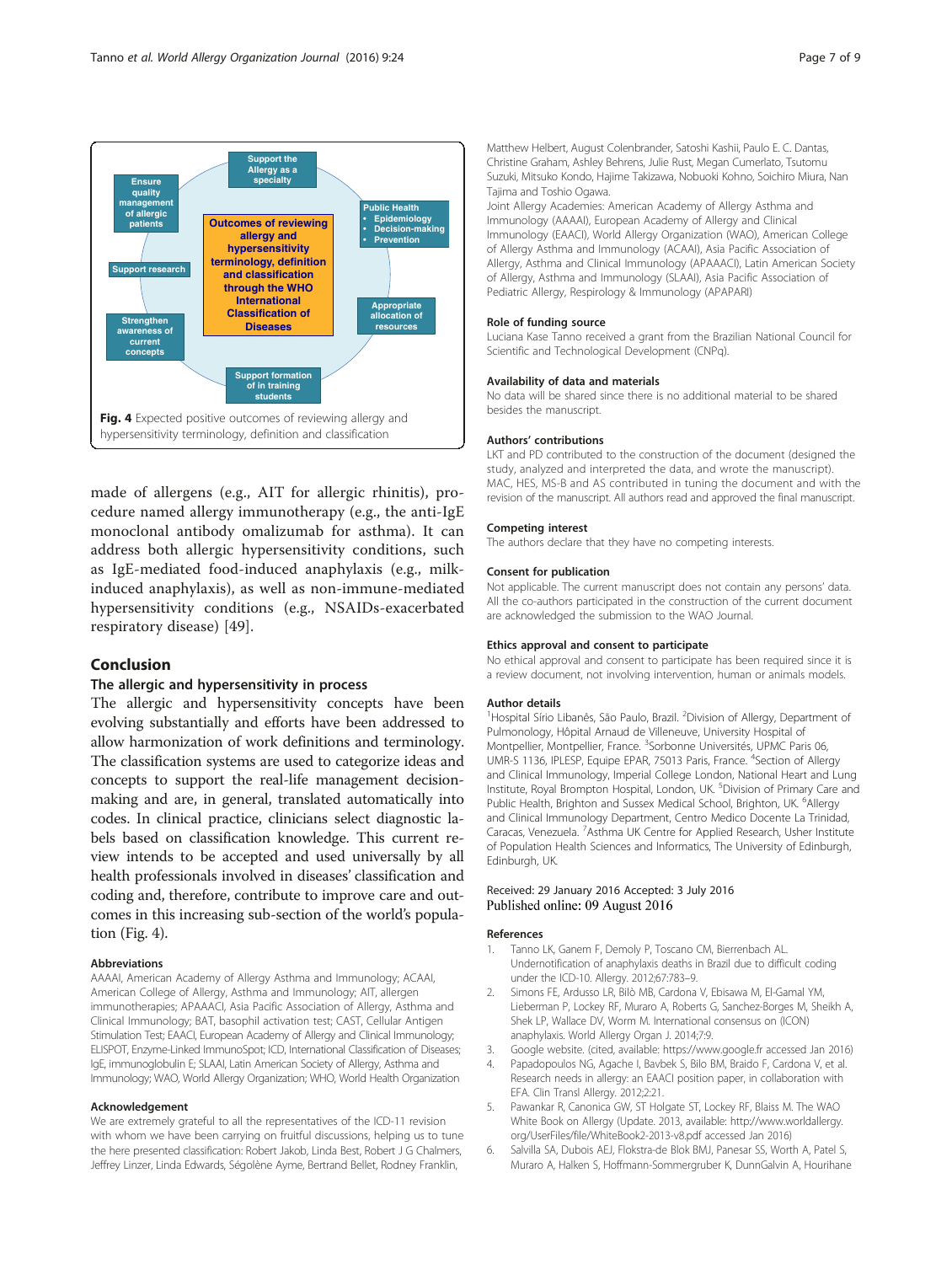<span id="page-7-0"></span>JO'B, Regent L, de Jong NW, Roberts G, Sheikh A, on behalf of the EAACI Food Allergy and Anaphylaxis Group. Disease-specific health-related quality of life instruments for IgE-mediated food allergy. Allergy. 2014;69:834–44.

- 7. Bousquet J, Zuberbier T, Canonica GW, Fokkens WJ, Gopalan G, Shekar T. Randomized controlled trial of desloratadine for persistent allergic rhinitis: correlations between symptom improvement and quality of life. Allergy Asthma Proc. 2013;34:274–82.
- Siroux V, Boudier A, Bousquet J, Vignoud L, Gormand F, Just J, Le Moual N, Leynaert B, Nadif R, Pison C, Scheinmann P, Vervloet D, Anto JM, Kauffmann F, Pin I. Asthma control assessed in the EGEA epidemiological survey and health-related quality of life. Respir Med. 2012;106:820–8.
- 9. Baiardini I, Braido F, Bindslev-Jensen C, Bousquet PJ, Brzoza Z, Canonica GW, Compalati E, Fiocchi A, Fokkens W, Gerth van Wijk R, Giménez-Arnau A, Godse K, Grattan C, Grob JJ, La Grutta S, Kalogeromitros D, Kocatürk E, Lombardi C, Mota-Pinto A, Ridolo E, Saini SS, Sanchez-Borges M, Senna GE, Terreehorst I, Todo Bom A, Toubi E, Bousquet J, Zuberbier T, Maurer M. Recommendations for assessing patient-reported outcomes and healthrelated quality of life in patients with urticaria: a GA<sup>2</sup>LEN taskforce position paper. Allergy. 2011;66:840–4.
- 10. Tanno LK, Calderon MA, Goldberg BJ, Akdis CA, Papadopoulos NG, Demoly P. Categorization of allergic disorders in the New World Health Organization International Classification of Diseases. Clin Transl Allergy. 2014;4:42.
- 11. Demoly P, Tanno LK, Akdis CA, Lau S, Calderon MA, Santos AF, Sanchez-Borges M, Rosenwasser LJ, Pawankar R, Papadopoulos NG. Global classification and coding of hypersensitivity diseases – An EAACI – WAO survey, strategic paper and review. Allergy. 2014;69:559–70.
- 12. Tanno LK, Calderon MA, Papadopoulos NG, Demoly P. Mapping hypersensitivity/allergic diseases in the International Classification of Diseases (ICD)-11: cross-linking terms and unmet needs. Clin Transl Allergy. 2015;5:20.
- 13. Tanno LK, Calderon MA, Papadopoulos NG, Sanchez-Borges M, Moon HB, Sisul JC, Jares EJ, Sublett JL, Casale T, Demoly P, Joint Allergy Academies. Surveying the new allergic and hypersensitivity conditions chapter of the International classification of diseases (ICD)-11. Allergy. 2016. doi[:10.1111/all.12945.](http://dx.doi.org/10.1111/all.12945)
- 14. Demoly P, Adkinson NF, Brockow K, Castells M, Chiriac AM, Greenberger PA, Khan DA, Lang DM, Park H-S, Pichler W, Sanchez-Borges M, Shiohara T, Thong BY-H. International consensus on drug allergy. Allergy. 2014;69:420–37.
- 15. Tanno LK, Calderon MA, Goldberg BJ, Gayraud J, Bircher AJ, Casale T, Li J, Sanchez-Borges M, Rosenwasser LJ, Pawankar R, Papadopoulos NG, Demoly P. Constructing a classification of hypersensitivity/allergic diseases for ICD-11 by crowdsourcing the allergist community. Allergy. 2015;70:609–15.
- 16. Tanno LK, Calderon MA, Demoly P. Making allergic and hypersensitivity conditions visible in the International Classification of Diseases-11. Asia Pac Allergy. 2015;5:193–6.
- 17. Tanno LK, Calderon MA, Demoly P, Allergy Academies. Optimization and simplification of the allergic and hypersensitivity conditions classification for the ICD-11. Allergy. 2016. doi:[10.1111/all.12834](http://dx.doi.org/10.1111/all.12834).
- 18. World Health Organization, ICD-11 Beta Draft website. (cited, available: <http://apps.who.int/classifications/icd11/browse/l-m/en> Sep 2015)
- 19. Johansson SG, Bieber T, Dahl R, Friedmann PS, Lanier BQ, Lockey RF, et al. Revised nomenclature for allergy for global use: report of the Nomenclature Review Committee of the World Allergy Organization, October 2003. J Allergy Clin Immunol. 2004;113:832–6.
- Sampson HA, Munoz-Furlong A, Campbell RL, Adkinson Jr NF, Bock SA, Branum A, et al. Second symposium on the definition and management of anaphylaxis: summary report – Second National Institute of Allergy and Infectious Disease/Food Allergy and Anaphylaxis Network Symposium. J Allergy Clin Immunol. 2006;117:391–7.
- 21. Scadding G, Hellings P, Alobid I, Bachert C, Fokkens W, van Wijk RG, Gevaert P, Guilemany J, Kalogjera L, Lund V, Mullol J, Passalacqua G, Toskala E, van Drunen C. Diagnostic tools in Rhinology EAACI position paper. Clin Transl Allergy. 2011;1:2.
- 22. Fokkens W, Lund V, Mullol J. European position paper on rhinosinusitis and nasal polyps. Rhinol Suppl. 2007;20:1–136.
- 23. Bousquet J, Schünemann HJ, Zuberbier T, Bachert C, Baena-Cagnani CE, Bousquet PJ, Brozek J, Canonica GW, Casale TB, Demoly P, Gerth van Wijk R, Ohta K, Bateman D, Calderon M, Cruz AA, Dolen WK, Haughney J, Lockey RF, Lo tvall J, O'Byrne P, Spranger O, Togias A, Bonini S, Boulet LP, Camargos P, Carlsen KH, Chavannes NH, Delgado L, Durham SR, Fokkens WJ, Fonseca J, Haahtela T, Kalayci O, Kowalski ML, Larenas-Linnemann D, Li J, Mo-hammad, Mullol J, Naclerio R, O'Hehir R , Papadopoulos , Passalac ua G, Rabe KF, Pawankar R, Ryan D, Samolinski B, Simons F R, alovirta , Yorgancio-glu A,

Yusuf O, Agache I, At-Khaled N, Annesi-Maesano I, Beghe B, Ben Kheder A, Blaiss MS, Boakye DA, Bouchard J, Burney PG, Busse WW, Chan-Yeung M, Chen Y, Chuchalin AG, Costa DJ, Custovic A, Dahl R, Denburg J, Douagui H, Emuzyte R, Grouse L, Humbert M, Jackson C, Johnston SL, Kaliner MA, Keith PK, Kim YY, Klossek JM, Kuna P, Le LT, Lemiere C, Lipworth B, Mahboub B, Malo JL, Marshall GD, Mavale-Manuel S, Meltzer EO, Morais-Almeida M, Motala C, Naspitz C, Nekam K, Niggemann B, Nizankowska-Mogilnicka E, Okamoto Y, Orru MP, Ouedraogo S, Palkonen S, Popov TA, Price D, Rosado-Pinto J, Scadding GK, Sooronbaev TM, Stoloff SW, Toskala E, van Cauwenberge P, Vandenplas O, van Weel C, Viegi G, Virchow JC, Wang DY, Wickman M, Williams D, Yawn BP, Zar HJ, Zernotti M, Zhong N, In collaboration with the WHO Collaborating Center of Asthma and Rhinitis (Montpellier). Development and implementation of guide- lines in allergic rhinitis - an ARIA-GA<sup>2</sup>LEN paper. Allergy. 2010;65:1212–21.

- 24. Bacharier LB, Boner A, Carlsen K-H, Eigenmann PA, Frischer T, Gçtz M, et al. Diagnosis and treatment of asthma in childhood: a PRACTALL consensus report. Allergy. 2008;63:5–34.
- 25. World Health Organization website. Asthma Quick asthma facts & The Faces of asthma [Internet]. Geneva: World Health Organization; 2010. Available from:<http://www.who.int/respiratory/asthma/en/>
- 26. Masoli M, Fabian D, Holt S. Richard Beasley for the Global Initiative for Asthma (GINA) Program. The global burden of asthma: executive summary of the GINA. Dissemination Committee Report. Allergy. 2004;59:469–78.
- 27. Bateman ED, Bousquet J, Keech ML, Busse WW, Clark TJ, Pedersen SE. The correlation between asthma control and health status: the GOAL study. Eur Respir J. 2007;29:56–62.
- 28. Papadopoulos NG, Arakawa H, Carlsen K-H, Custovic A, Gern J, Lemanske R, Le Souef P, Makela M, Roberts G, Wong G, Zar H, Akdis CA, Bacharier LB, Baraldi E, van Bever HP, de Blic J, Boner A, Burks W, Casale TB, Castro-Rodriguez JA, Chen YZ, El-Gamal YM, Everard ML, Frischer T, Geller M, Gereda J, Goh DY, Guilbert T , Hedlin G, Heymann P, Hong SJ, Hossny EM, Huang JL, Jackson DJ, de Jongste JC, Kalayci O, At-Khaled , Kling S, Kuna P, Lau S, Ledford DK, Lee SI, Liu AH, Lockey RF, L drup-Carlsen K, Lo tvall J, Morikawa A, Nieto A, Paramesh H, Pawankar R, Pohunek P, Pongracic J, Price D, Robertson C, Rosario N, Rossenwasser LJ, Sly PD, Stein R, Stick S, Szefler S, Taussig LM, Valovirta E, Vichyanond P, Wallace D, Weinberg E, Wennergren G, Wildhaber J, Zeiger RS. International consensus on (icon) pediatric asthma. Allergy. 2012;67:976–97.
- 29. Burks AW, Tang M, Sicherer S, Muraro A, Eigenmann PA, Ebisawa M, Fiocchi A, Chiang W, Beyer K, Wood R, Hourihane J, Jones SM, Lack G, Sampson HA. International consensus on (ICON) Food Allergy. J Allergy Clin Immunol. 2012; 129:906–20.
- 30. Simons FE, Ardusso LR, Bilò MB, Cardona V, Ebisawa M, El-Gamal YM, Lieberman P, Lockey RF, Muraro A, Roberts G, Sanchez-Borges M, Sheikh A, Shek LP, Wallace DV, Worm M. International consensus on (ICON) Anaphylaxis. World Allergy Organ J. 2014;30(7):9.
- 31. Moscato G, Pala G, Cullinan P, Folletti I, Gerth van Wijk R, Pignatti P, et al. EAACI Position Paper on assessment of cough in the workplace. Allergy. 2014;69:292–304.
- 32. Leonardi A, Bogacka E, Fauquert J-L, Kowalski ML, Groblewska A, Jedrzejczak-Czechowicz M, et al. Ocular allergy: recognizing and diagnosing hypersensitivity disorders of the ocular surface. Allergy. 2012;67: 1327–37.
- 33. La Rosa M, Lionetti E, Reibaldi M, Russo A, Longo A, Leonardi S, et al. Allergic conjunctivitis: a comprehensive review of the literature. Italian J Pediatrics. 2013;39:18.
- 34. Bonini S, Coassin M, Aronni S, Lambiase A. Vernal keratoconjunctivitis. Eye. 2004;18:345–51.
- 35. Akdis CA, Akdis M, Bieber T, Bindslev-Jensen C, Boguniewicz M, Eigenmann PA, et al. Diagnosis and treatment of atopic dermatitis in children and adults: European Academy of Allergology and Clinical Immunology/ American Academy of Allergy, Asthma and Immunology/PRACTALL Consensus Report. Allergy. 2006;61:969–87.
- 36. Bonitsis NG, Tatsioni A, Bassioukas K, Ioannidis JP. Allergens responsible for allergic contact dermatitis among children: a systematic review and metaanalysis. Contact Derm. 2011;64:245–57.
- 37. Tan CH, Rasool S, Johnston GA. Contact dermatitis: allergic and irritant. Clin Dermatol. 2014;32:116–24.
- 38. Zuberbier T, Asero R, Bindslev-Jensen C, Canonica GW, Church MK, GimØnez-Arnau A, et al. EAACI/GA2LEN/EDF/WAO guideline: definition, classification and diagnosis of urticaria. Allergy. 2009;64:1417–26.